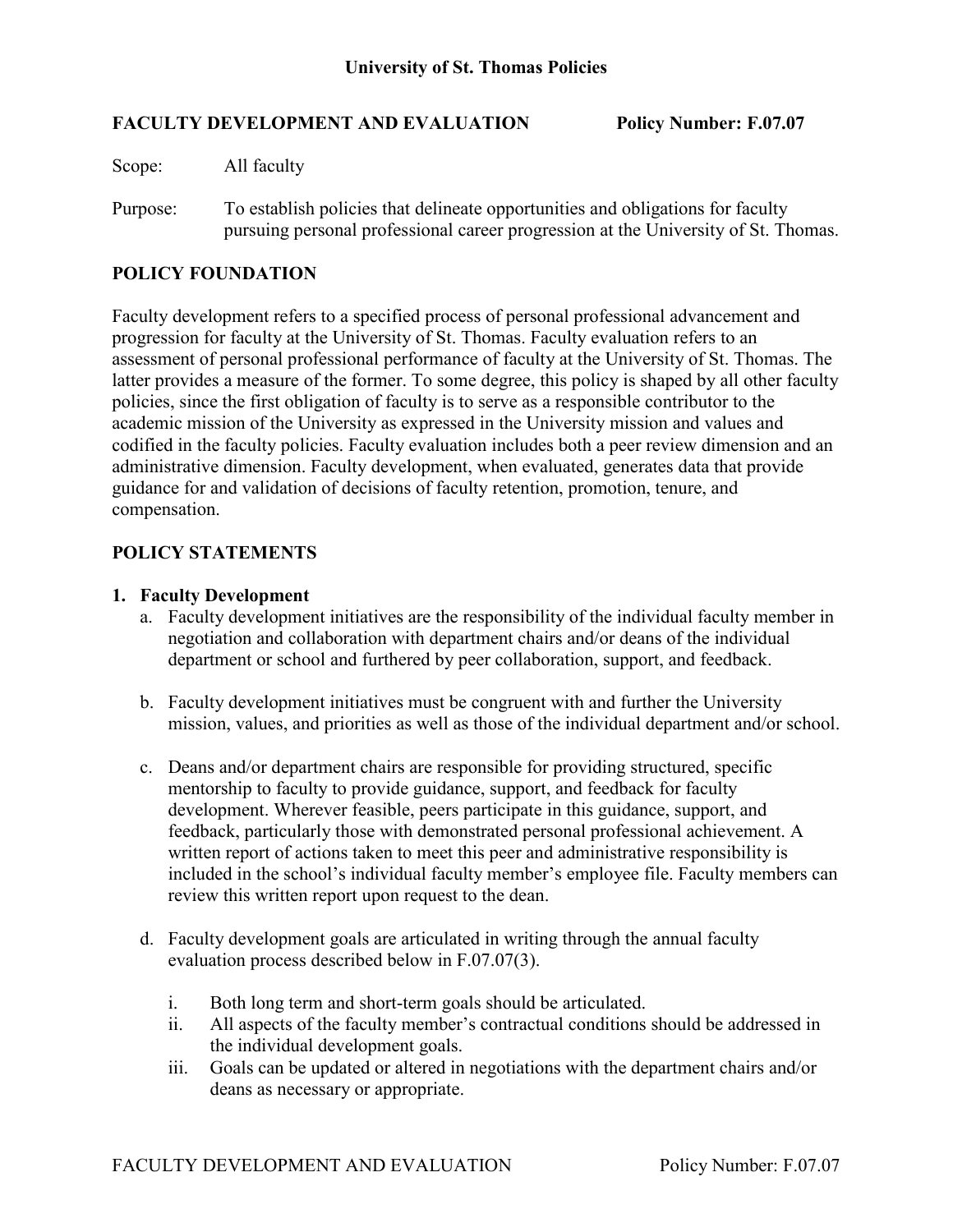- iv. Goals should also be compatible with the University's policies and procedures including promotion and tenure criteria.
- e. Deans are responsible for approval of the individual faculty member's annual goals, which are then forwarded to the Vice President for Academic Affairs for review and modification as appropriate.

# **2. Student Development**

- a. **Teaching.** Excellence in teaching includes the following key features:
	- i. sufficient planning, organization, and preparation;
	- ii. mastery of, and enthusiasm for, one's subject matter;
	- iii. a willingness to provide students with regular feedback and encouragement;
	- iv. stimulation of student interest in the subject;
	- v. the capacity to foster both students' critical thinking skills and their ability to learn independently;
	- vi. remaining current and proficient with modes of pedagogy and discipline-specific knowledge;
	- vii. the creation of an environment conducive to learning, one that includes concern and respect for students as individuals and members of a learning community. A faculty member will be approachable and available to students both in and out of the classroom;
	- viii. modeling of the lifelong learning that we hope to inspire in our students.
- b. **Assessment of Teaching.** The following items will be provided as a means of assessing excellence in teaching:
	- i. evaluative summaries of classroom visits by chairs and, if relevant, other colleagues;
	- ii. course evaluations by students including at least the most recent section of each course taught since the last evaluation;
	- iii. student learning outcomes and student success;
	- iv. course syllabi;
	- v. sample copies of examinations or other assignments used in evaluated courses;
	- vi. where applicable, summaries of independent studies and experiential learning projects.

In addition, faculty may submit letters written by on- or off-campus peers that address the faculty member's intellectual ability, the quality of their syllabi and other course materials, and their pedagogical skills.

#### **c. University Mentoring**

Faculty may find opportunities to mentor individual students. Indeed, some of the most important faculty/student relationships that produce vital development of students occur outside of the formalized academic advising process. Faculty often forge bonds with nonadvisee students who are departmental majors or who have their departmental homes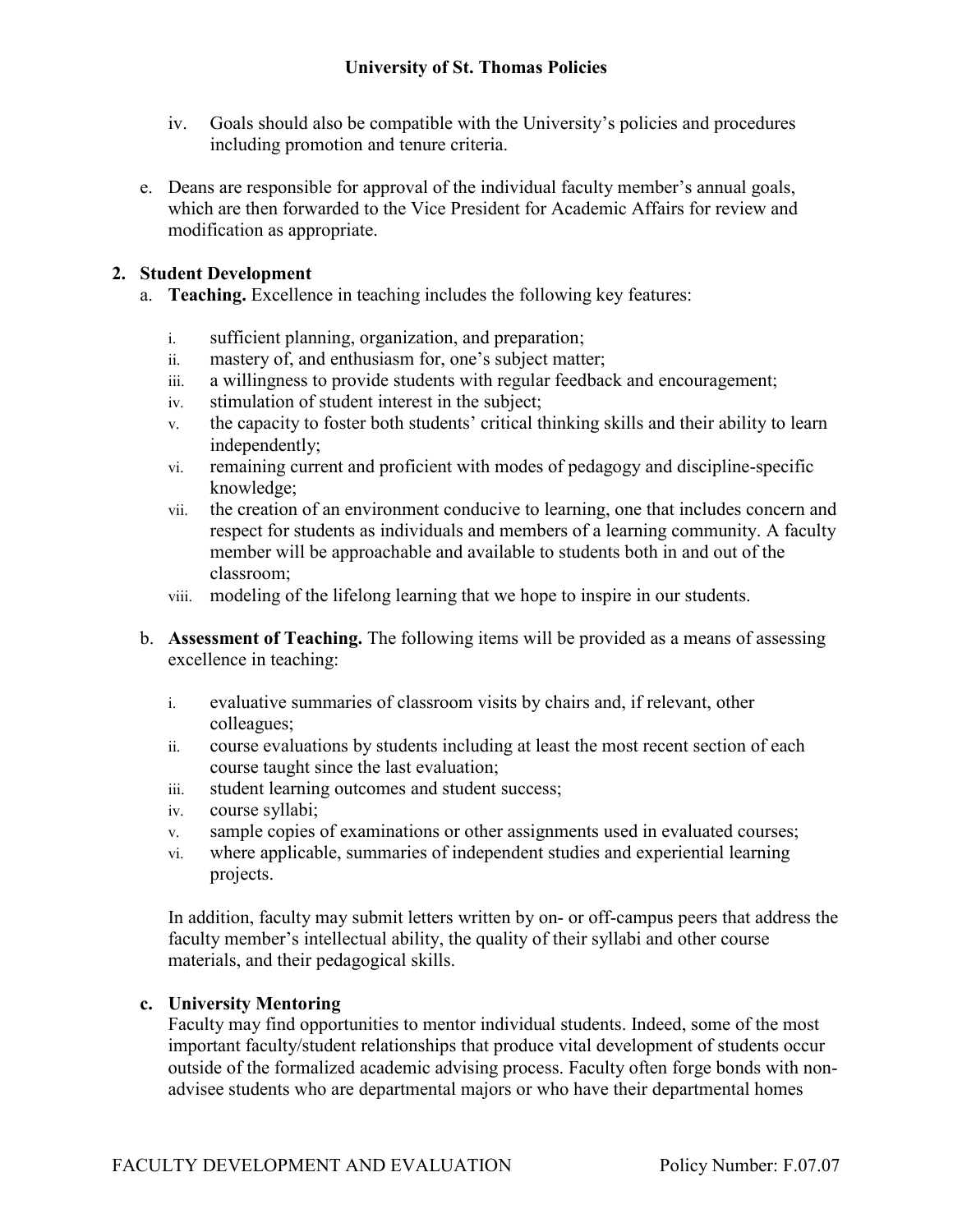elsewhere on campus. Sometimes these mentoring relationships are extensions of academic work; sometimes they extend from the faculty and student's engagement in formal community development activities; sometimes they result from more random interactions that often occur in a relatively small community. Whatever their origins, mentoring relationships are appreciated by both faculty and students and are an important part of student development at the University.

# **d. Assessment of Mentoring**

If distinctive mentoring relationships have developed during the time since the last evaluation, the means of evaluation of excellence in mentoring may include the following:

- i. overviews of the nature, scope, and number of such mentoring relationships since the faculty members last evaluation, presented in his/her written materials;
- ii. at the discretion of the faculty member, student letters overviewing the nature and extent of the mentoring relationships and the manner that the interactions have contributed to the students' ongoing development;
- iii. colleague and department chair letters recognizing the faculty member's outreach to students through informal mentoring.

The primary purpose of the evaluation is to assist faculty members in their professional development. It is also the key instrument for all decisions related to tenure, promotion, and other forms of recognition. The process of self-evaluation is a continuing process carried out by the faculty member in consultation with his or her department chair, dean and the Vice President for Academic Affairs, through periodic visitation and informal consultation. Faculty members are encouraged to meet with their department chair or dean to discuss informally the evaluation procedures.

## **3. Faculty Evaluations**

- a. All faculty members are evaluated annually by their individual department/school. All term, probationary tenure-track and tenured faculty also participate in a more substantive review by their individual department/school every three years.
- b. The department chairs and/or deans are responsible for explaining requirements for tenure and promotion to all new probationary tenure-track and term faculty members upon their initial employment. This responsibility is then incorporated into the mandated annual and subsequent more substantive performance reviews of all faculty members.
- c. All faculty evaluation involves three dimensions:
	- i. Self-assessment, by the faculty member, of progression toward meeting individual written goals, both short-term and long-term.
	- ii. Self-assessment and assessment by peer colleagues of the discipline-specific promotion and tenure criteria of the faculty member's department and/or school. These criteria address all three domains of evaluation: teaching effectiveness,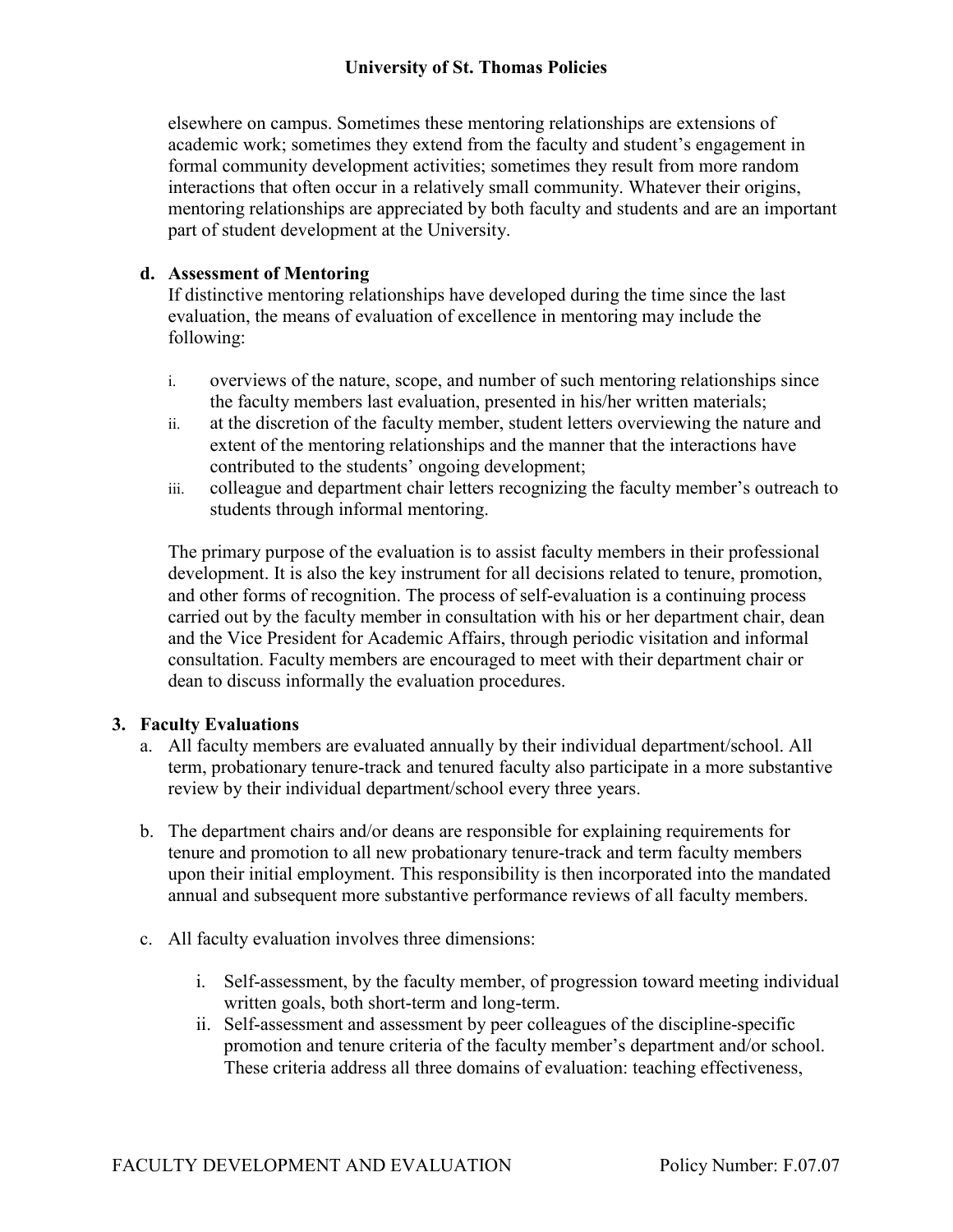## **University of St. Thomas Policies**

research/scholarship/creative works, and University and community services. Discipline-specific criteria are detailed in F.03.01 Promotion and Tenure*,* 4(e).

- iii. Self-assessment and assessment by peer colleagues of the University-wide promotion and tenure criteria. These criteria address all three domains of evaluation: teaching effectiveness, research/scholarship/creative works, and University and community services. University-specific criteria are described in greater detail in F.03.01 Promotion and Tenure. Rubrics for the evaluation of teaching effectiveness are described in greater detail in F.03.01(7). Rubrics for the evaluation of research/scholarship/creative works are described in greater detail in F.03.01(8). Rubrics for the evaluation of University and community services are described in greater detail in F.03.01(9).
- d. The specific performance conditions of each faculty member are identified in the faculty member's contract and must be evaluated as part of the annual evaluation, as described in F.01.06(8) Faculty Contracts, *Contract Conditions.*
- e. To facilitate evaluation, the candidate is required to submit relevant documentation as needed or germane and as determined by the individual department/school.
- f. Each department and/or school will develop procedures for the annual evaluations. The structural aspects of the evaluation process replicate that of the application of rubrics for promotion and tenure articulated in F.03.01 Promotion and Tenure 10(e). All departments and schools include a peer review component in the annual review process.
- g. In evaluating each of the three major domains, those responsible will rate the candidate, interpreting the following three categories in light of how they apply to discipline-specific criteria, the University-wide criteria, the expectations of the University of St. Thomas faculty and the expectations of faculty from comparable institutions:
	- i. exceeds expectations
	- ii. meets expectations
	- iii. does not meet expectations
- g. Unwritten or undocumented criteria cannot be introduced or applied in review processes.

## **4. Substantive Faculty Evaluations**

- a. As described in policy F.03.01 Promotion and Tenure, "all term, probationary tenuretrack and tenured faculty participate in a more comprehensive and detailed performance review every three years."
- b. This substantive evaluation is designed to ensure on-going faculty development in teaching effectiveness, research/scholarship/creative works and University and community services. This performance review is detailed in the faculty procedures describing the process.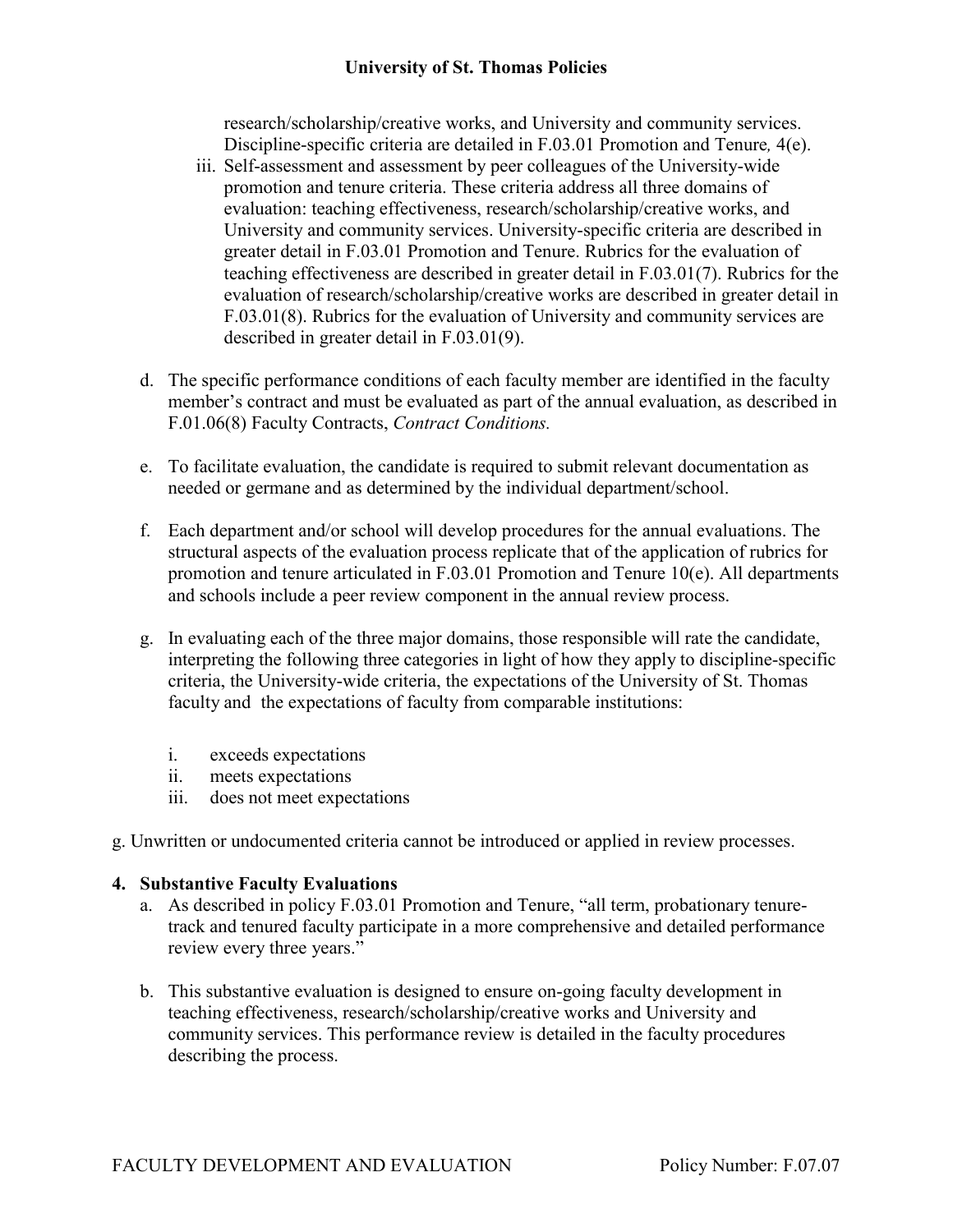- c. For probationary tenure-track faculty members, their first three-year substantive performance review is an integral part of their process toward pursuit of tenure and promotion and includes a formal performance review by the campus Promotion and Tenure Committee. A detailed description of this review is available in the faculty procedures.
- d. All substantive faculty evaluation involves three dimensions:
	- i. Self-assessment, by the faculty member, of progression toward meeting individual written goals, both short-term and long-term.
	- ii. Self-assessment and assessment by peer colleagues of the discipline-specific promotion and tenure criteria of the faculty member's department and/or school. These criteria address all three domains of evaluation: teaching effectiveness, research/scholarship/creative works, and University and community services. Discipline-specific criteria are detailed in F.03.01 Promotion and Tenure*,* 4(e).
	- iii. Self-assessment and assessment by peer colleagues of the campus-wide promotion and tenure criteria. These criteria address all three domains of evaluation: teaching effectiveness, research/scholarship/creative works, and University and community services. They are described in greater detail in F.03.01 Promotion and Tenure. Rubrics for the evaluation of teaching effectiveness are described in greater detail in F.03.01(7). Rubrics for the evaluation of research/scholarship/creative works are described in greater detail in F.03.01(8). Rubrics for the evaluation of University and community services are described in greater detail in F.03.01(9).
- e. Each department and/or school will develop procedures for substantive evaluations. The structural aspects of the substantive evaluation process replicate that of the application of rubrics for promotion and tenure articulated in F.03.01 Promotion and Tenure, 10(e) and the procedures aligned with this policy.
- f. In evaluating each of the three major domains, those responsible will rate the candidate, interpreting the following three categories in light of how they apply to discipline-specific criteria, the University-wide criteria, the expectations of the University of St. Thomas faculty and the expectations of faculty from comparable institutions:
	- i. exceeds expectations
	- ii. meets expectations
	- iii. does not meet expectations
- g. Where a substantive evaluation results in the rating of "does not meet expectations" in any of the three domains of academic mission achievement, a process of intervention as described in faculty procedures is initiated. More than one rating of "does not meet expectations" during a faculty member's service requires interventions with consequences for the faculty member at the department, school, and University level as delineated in the faculty procedures.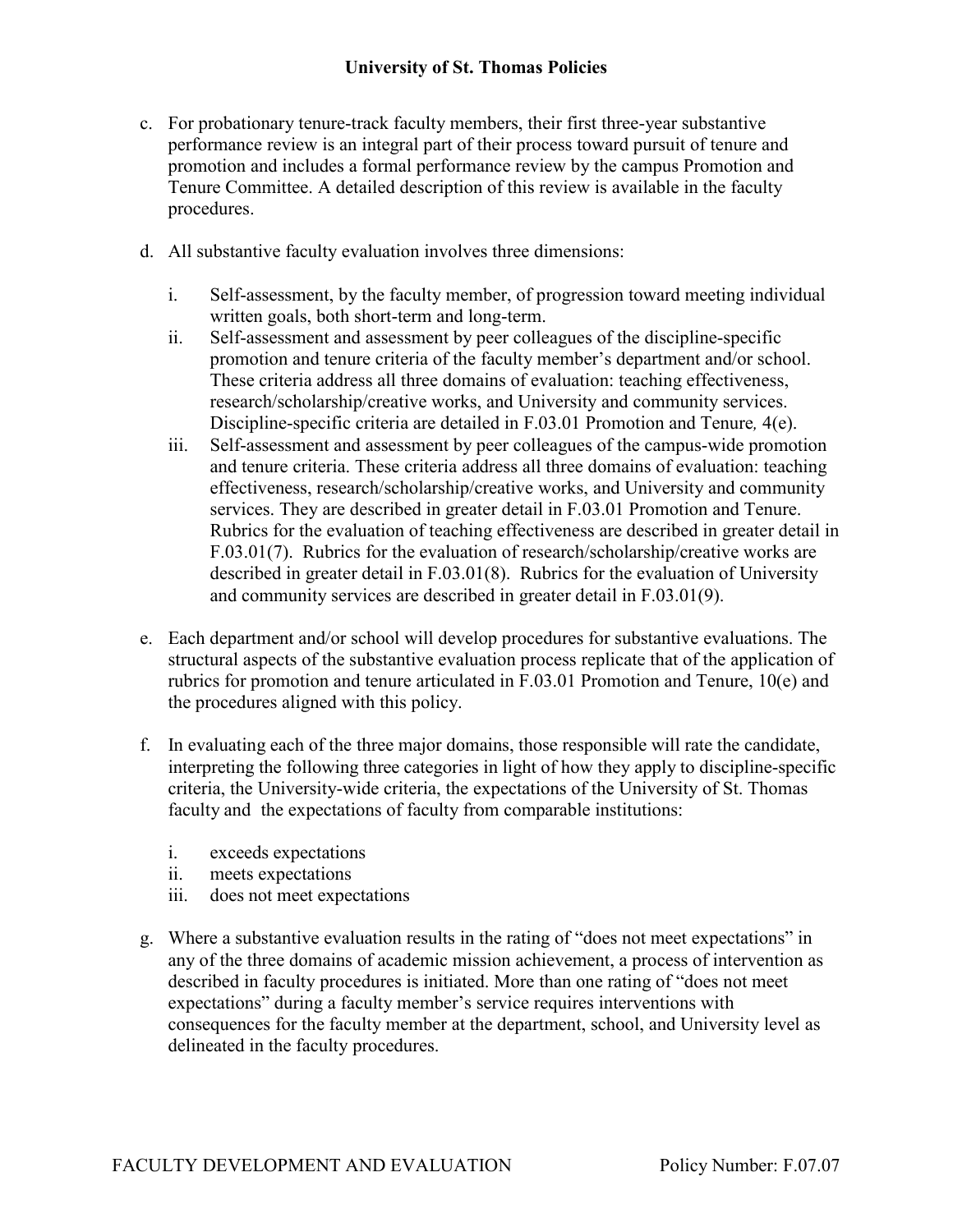h. Unwritten or undocumented criteria cannot be introduced or applied in the substantive review processes.

#### **5. Process of Faculty Evaluation**

- a. The annual faculty evaluations occur after January 1 and concluded before March 1 each year to allow for generated data of an individual faculty member's achievements between January 1 and December 31 of the preceding year to be considered in the anticipated ensuing faculty contract.
- b. Each school will develop a process and the necessary forms for the annual evaluation and the substantive evaluation of their faculty members, including a specified system of peer review. The department chairpersons and/or dean will initiate the process with a written directive and timeline. All faculty are required to respond to the directive, meet the timeline, incorporate peer review, and provide a self-assessment guided by personal short-term and long-term goals, the domains of performance meeting the academic mission and individual contract conditions.
- c. Each faculty member will have an identified supervisor who will review the faculty member's evaluation documentation, meet with the faculty member and provide evaluation feedback, ranking the faculty member using the ratings described in 3(e) above. If a faculty member receives a ranking of "does not meet expectations" in any domain more than once during the faculty member's service, a program of selfimprovement is initiated and becomes part of the faculty member's record. Repetition of this outcome of "does not meet expectations" initiates a process of intervention as described in the faculty procedures.
- d. The faculty member is required to provide a signature on the evaluation documentation, concurrently indicating agreement with or disagreement with the evaluation ratings.
- e. The documentation of the faculty member's review is forwarded to the dean, including the ratings of both the supervisor and the agreement or disagreement of the faculty member. The Dean provides a written review of and comment on the evaluation and forwards the documentation to the Vice President for Academic Affairs.
- f. The Vice President for Academic Affairs reviews all documentation, provides a written comment, and forwards the final documentation to the faculty member with signatures of all parties involved.
- g. All actions to be taken based on "Does Not Meet Expectations" ratings of an individual faculty member are initiated upon completion of this process.

#### **6. Bonuses**

Bonuses may be available upon meritorious performance at the discretion of the University.

**APPROVED:Board of Directors Date of Original Formation: 04/21/2014**